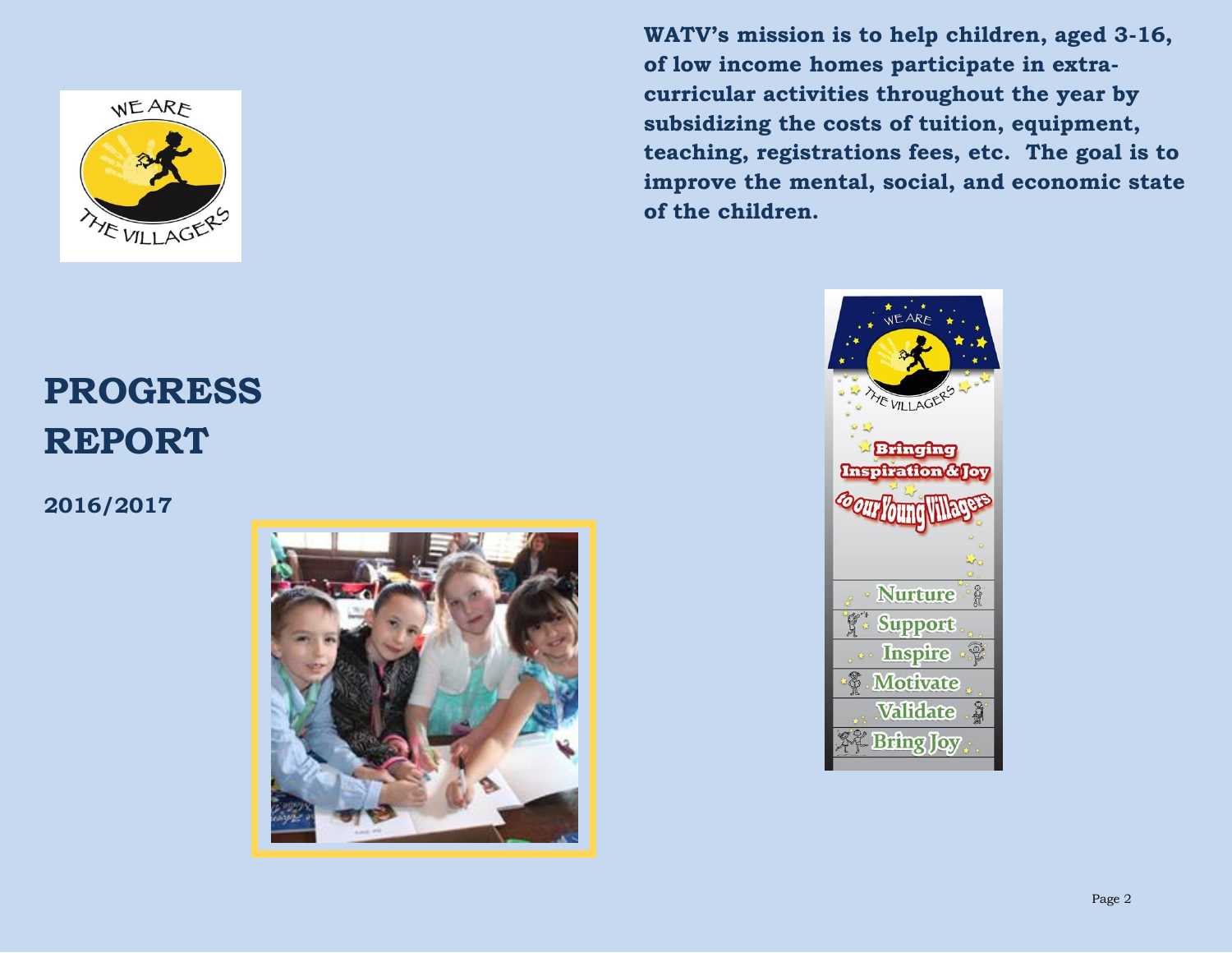**The physical and social health of our children has never been more important nor received more concern. This year, We Are The Villagers intensified its commitment and support for the children of low income families by:** 

- **substantially increasing the amount of financial support;**
- **introducing new children's programs in the arts, culture, sports, education, and recreation;**
- **developing new partnerships with community service providers;**
- **reaching into new communities that welcome our assistance.**

**In this favourable context, our work, presence, and impact are meaningful to our communities.**

#### **TABLE OF CONTENTS**

- **2 WELCOME**
- **4 YEAR IN REVIEW**
- **5 OUR VALUABLE COMMUNITY PARTNERS**
- **6-7 OUR IMPACT**
- **8 INSPIRING NEW PROGRAMMING**
- **9 LEADERSHIP**
- **10-11 FINANCIAL REPORT**

# **THE YEAR IN REVIEW**

### **WATV Activity:**

| 22        | Community                             | \$36,292 Fundraising                     |
|-----------|---------------------------------------|------------------------------------------|
|           | <b>Fundraising Events</b>             | Event Revenues                           |
|           | \$36,677 Donations                    | <b>1</b> For The Kids<br>Annual Campaign |
|           | 345 Children Served                   | $26$ Communities                         |
|           | <b>1</b> New Board Member             | 1,000s Volunteer Hours                   |
| <b>19</b> | Programs Offered                      | <b>56</b> Service Providers              |
|           | \$76,345 Children's Sponsorship \$220 |                                          |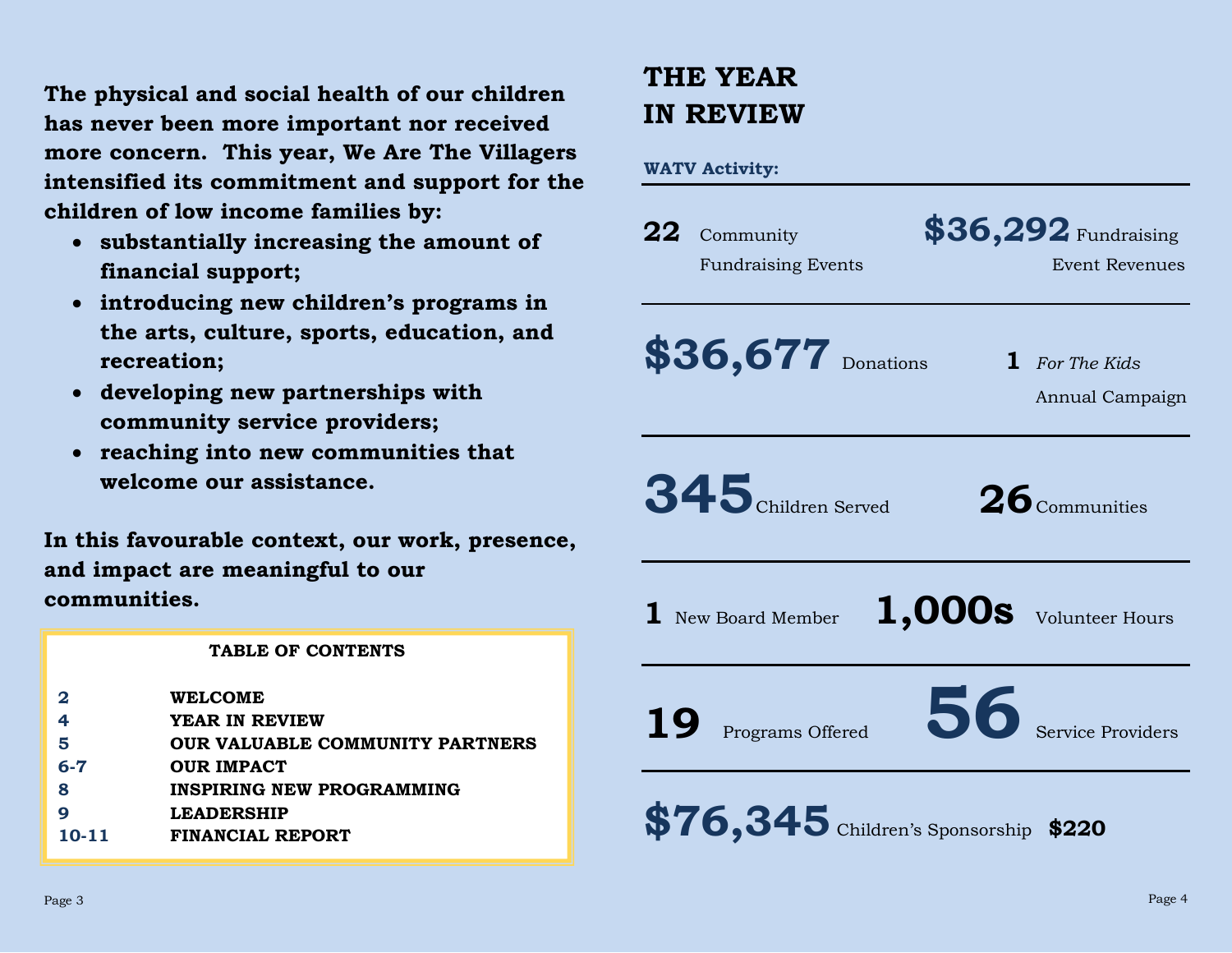## **OUR VALUABLE COMMUNITY PARTNERS**

#### A and E Creationz, Alco Natural Health, Angela Schmidt, Anthony & Liesje Lancia, Banana Basket, Bank of Montreal, Bayshore Lanes, Best Western Highland Inn, Better Life Chiropractor, Blair Window Fashions, Blind Mary, Body Line Collision, Bonair Golf Course, Boston Pizza (Midland), BP Sportswear, Brampton Trucking, Brenton Trucking, Brock Lavin Lighting, Brooklea Golf & Country Club, Bryants Jewellers, Camp Collectables, Canadian Auto Workers, Caitlin Gerbais, Cashmere Blue, CIBC, Chris & Joanne Kontos, Classique Hair Salon, CNHR Magazine, Corus Entertainment – Fresh 93.1, Cottage Friends, Crissy's Take Aways, Dayden Salon,

Dentistry By The Bay, Dino's, Dock 104.1, Dr. Matyas-Hervieux, Dylan Lock, Edward Evans, Elegant Gourmet, Emma Carey, Ernie Ripcoe, FS Printing, Feast –

Chef Jeff Cote, First for Safety, Foodland-Midland, Fresh by Leanne, Friends Furrever, Full-Line Electronics, Gail Hamelin, Georgian Bakery, Georgian Bay Windsurfing, Georgian Bay Massage , Georgian Bay Plastics, Glenn Howard, Great Lakes Winery, Green Block Trading Post, Grounded Coffee, Heather Paul, Herbal Magic, HomeComing, Home Hardware-Penetang, Huronia Alarms, Huronia Arts Academy, Ice Art, Indulge Boutique, Image Salon, Jan's Tea Room, Janet Antebi, Jean Goodrow, Jones Aluminum, Jory's IGA, Josee Ellis, Julianna Matyas, K-Mac Solutions, Kait Krichbaum, Cathy Tickle, Keewatin, Kim's Boutique & Bright Ideas, Kim Santor, Kim Starr, LABX, Le Maitre D Restaurant, Leelee's Secrets, Library Restaurant, Louise Hay, Marie Ladouceur, Marlynn's BuroPLUS, Meridian Credit Union, Midas Auto Service, Midland & District Business Women's Association,

Midland Home Hardware, Midland Historical Society, Midland Honda, Midland Library, Midland Mirror, Midland Super Lube , Minds Alive, Mom's Restaurant,

Mona Schultz, Mortgage Centre, MP Bruce Stanton, MVC Radical Solutions, Norman's Garden Gallery, Northshore Roofing, Paint Affects, Panache Spa, Pause Beaute Aesthetics, Pebble Tree, Patricia's Boutique, Penetang Home Products, Pet Value-Midland, Phil's Casual Dining, Phil's Bar & Eatery, Phoenix Jewelry, Picard's

Peanuts, Pro Oil Change, Pure Spa, Quality Fire Protection, R-Mac Solutions, R.Vandermeer, Radishes & Gooseberries, Rawson's Meat & Deli, Rita Benacquista-Stillo, Royal Bank of Canada, Rub on the Green, Salon Latour, Salt Caves,

Scotiabank, Sell-it-Online, Serendipitea, Settler's Ghost, Sharon Nix, Shiny Things

Beads & Baubles, Shoes to Boot, Shoppers Drug Mart, Simple Artworks – Hengameh Gorgi, Simply Country, Sonya Rathke Sportswear, Speedy Collision, Standlith Inc., State Farm Insurance, Stewart Vincent Photography, Submission Arts Academy, Tan-Trum Tanning Salon, The Christmas Store, The Froth Café, The Oil Shop, The Quarter Deck Restaurant The Reading Room, The Salon on Georgian Bay, The Water Stop, TD Canada Trust, Templeton Windows & Doors, Tim Hortons, Tom Smith Chevrolet, Toyota Midland, Tripp's Paint & Decorating Shoppe, T-Zone Vibration, Uncle Bucks, Uncle Roy's Restaurant, Union Taxi (Peter Lemay), Inspirations, Vincent's Salon & Spa, Weber Manufacturing, Walker's Electric, Walmart-Midland, Wye Heritage Marina

Villager Phoebe performs

in front of an audience after taking several years of music lessons courtesy of We Are The Villagers.

Molham Essa takes training as part of the Villager's program and member of the East Central Ontario Rogues Track & Field program.

**OUR IMPACT**





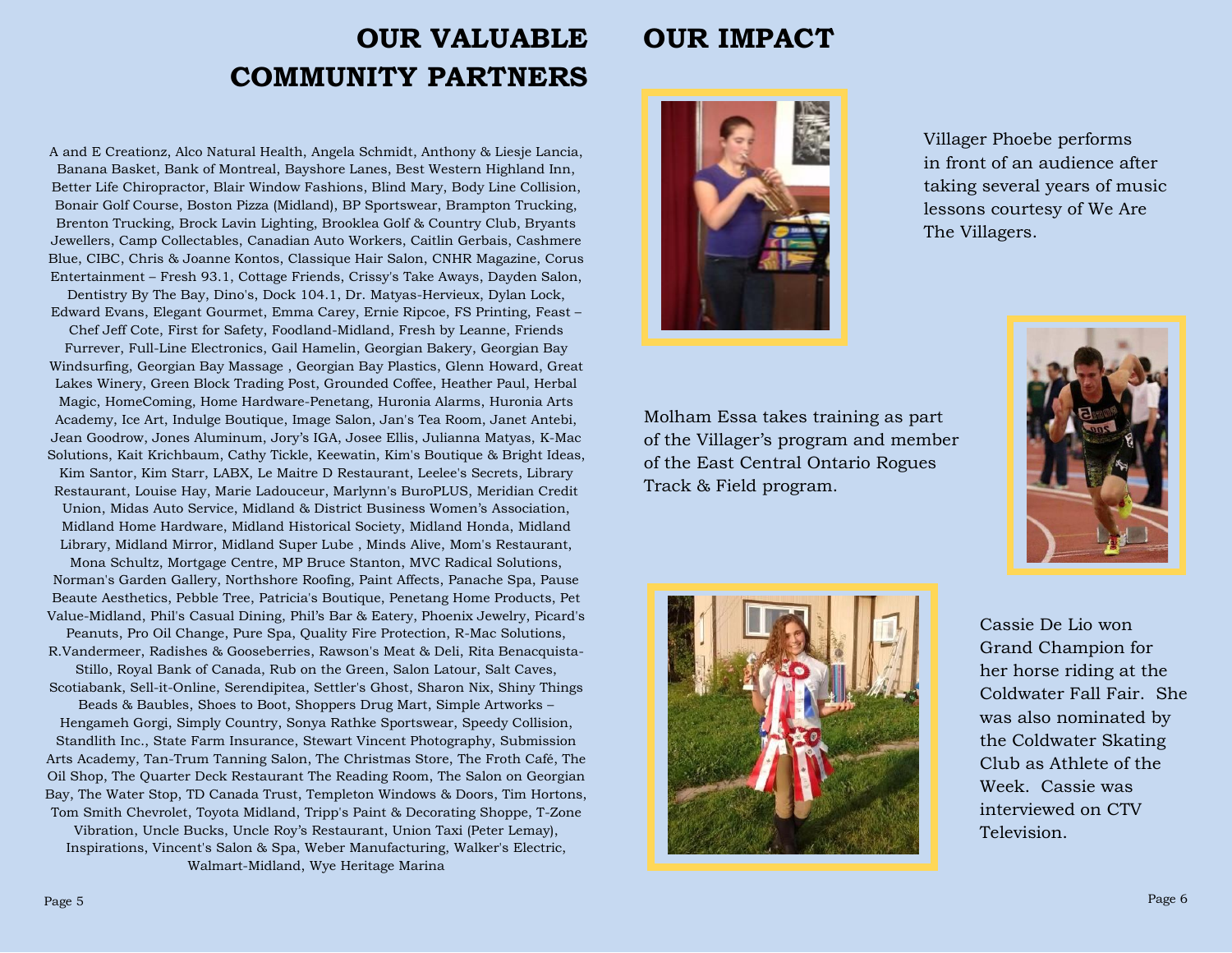Martial Arts is a very popular program with the kids at We Are The Villagers. We are grateful to Alex and the Crew at Driven Athletics for their ongoing support.





 Noah Zetler is becoming a better bowler thanks to the Villager's program. He won a medal for bowling the high single of 185, then went on to win the regional championship. He is now off to the provincial championships!

An eager new lacrosse player gets set to begin his new season with equipment and fees subsidized by We Are The Villagers and its team of community supporters.



### **INSPIRING NEW PROGRAMMING**

This year we:

- Held our first annual **Golf Tournament** which attracted 75 golfers and raised a total of \$12,500. **Scotiabank** was the Presenting Sponsor.
- Welcomed **new supporting partners** including Midland Y's Men (\$1,000), Better Life Chiropractic (\$2,920) and The George Lunan Foundation (\$5,000).
- Held our first **50/50 Draw** campaign which raised \$7,860
- NHL hockey legend and Penetanguishene resident **Chris Kontos** was again the Honourary Chair of our *For The Kids* campaign. Contributions increased **43%** to a total of **\$17,919**. Corporate donors included **Tom Smith Chevrolet, Weber Manufacturing, LABX, Standlith Inc, Midland Honda, Brenton Trucking, K-MAC Solutions, TD Canada Trust, and CNHR Magazine.**
- Teamed with **Chigamik Community Health Centre** to provide additional programs in both French and English.
- Added six new communities to our serviced area. The communities now include **Midland, Penetanguishene, Tiny, Tay, Victoria Harbour, Port McNicoll, Waubaushene, Port Severn, Orillia, Coldwater, Oro Medonte, Barrie, West Gwillimbury, Alliston, Angus, MacTier, Adjula, Innisfil, Cookstown, Collingwood, Wasaga Beach, Staynor, Palgrave, Warminster, Lefroy, Elmvale and Bradford**.
- Continued our annual **Mayors' Mac & Cheese** and **Pancake Breakfast** fundraiser events.
- Penetanguishene Mayor Scotty 'Claus' Warnock and Eric Konroy of the SS Keewatin again made a special delivery of **700 toys for the kids in the Village**.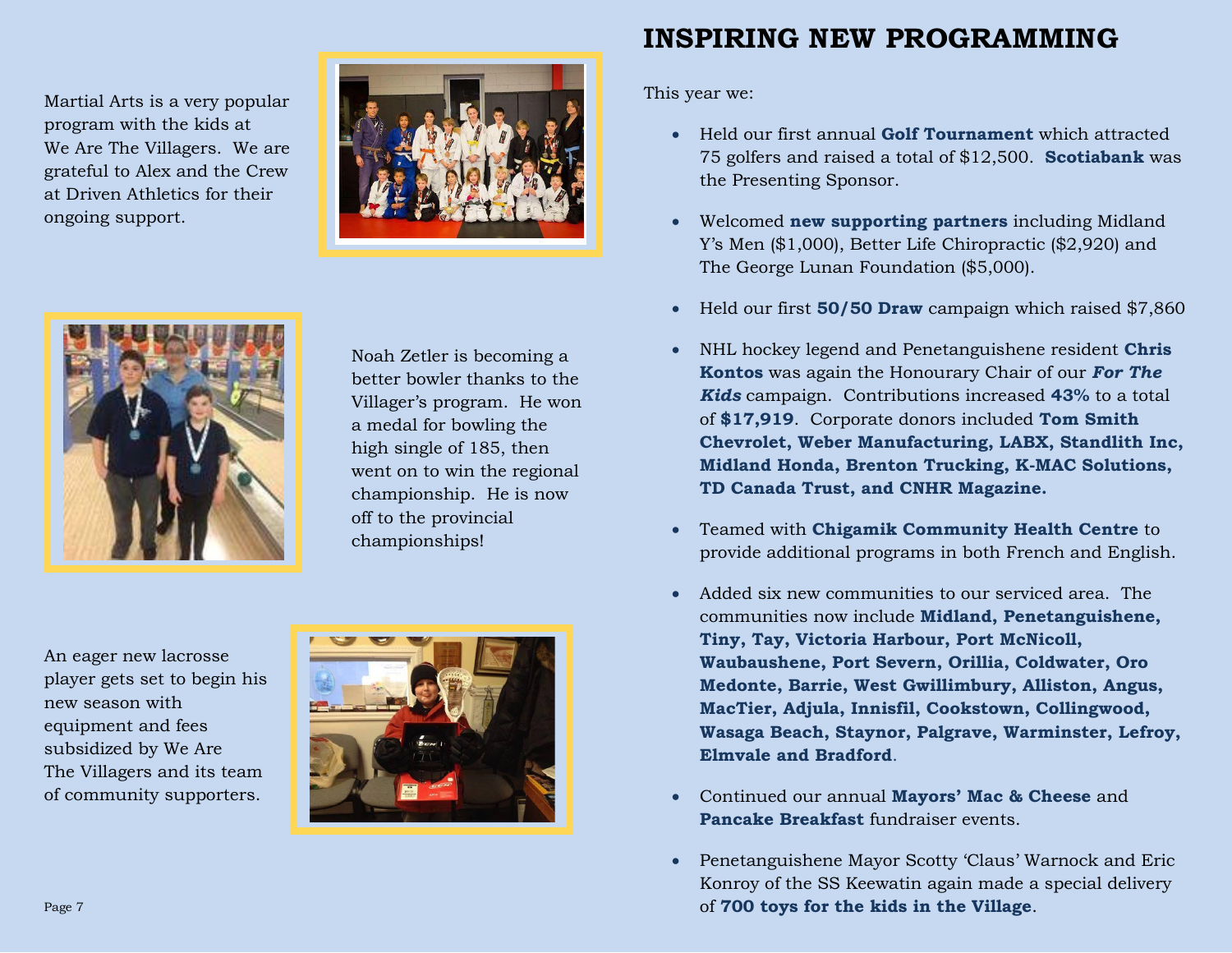



### **LEADERSHIP**



 **Geoffrey Crompton** Chairman, Co-Founder

 **Julianna Matyas** President, Co-Founder



 **Liesje Lancia** Board Member, Secretary



 **Dr. Robert Cooper** Board Member



**Andrew Matthews, CPA, CA**



**Mark Bonham** Board member







| Statement of Financial Position |  |
|---------------------------------|--|
| As at January 31st              |  |

|                        | 2017     | 2016     | 2015     |
|------------------------|----------|----------|----------|
|                        |          |          |          |
| <b>ASSETS</b>          |          |          |          |
|                        |          |          |          |
| <b>CURRENT</b>         |          |          |          |
|                        |          |          |          |
| Cash                   | \$16,786 | \$40,839 | \$10,404 |
| Accounts Receivable    | 1,470    |          |          |
| <b>HST</b> Recoverable | 5,844    | 4,430    | 6,328    |
|                        | \$24,100 | \$45,269 | \$16,732 |
|                        |          |          |          |

### **LIABILITIES AND ACCUMULATED SURPLUS**

### **CURRENT**

| <b>Accounts Payable</b>                                        | \$1,032  | \$       | 196      | \$<br>196 |
|----------------------------------------------------------------|----------|----------|----------|-----------|
| <b>ACCUMULATED SURPLUS</b>                                     |          |          |          |           |
| Surplus - Beginning of Year<br>Excess (Deficiency) of Revenues | 45,073   |          | 16,536   | 37,406    |
| Over Expenses for the year                                     | (22,005) |          | 28,537   | (20, 870) |
| <b>Surplus - End of Year</b>                                   | \$23,068 | \$45,073 |          | 16,536    |
|                                                                | \$24,100 |          | \$45.269 | \$16.732  |